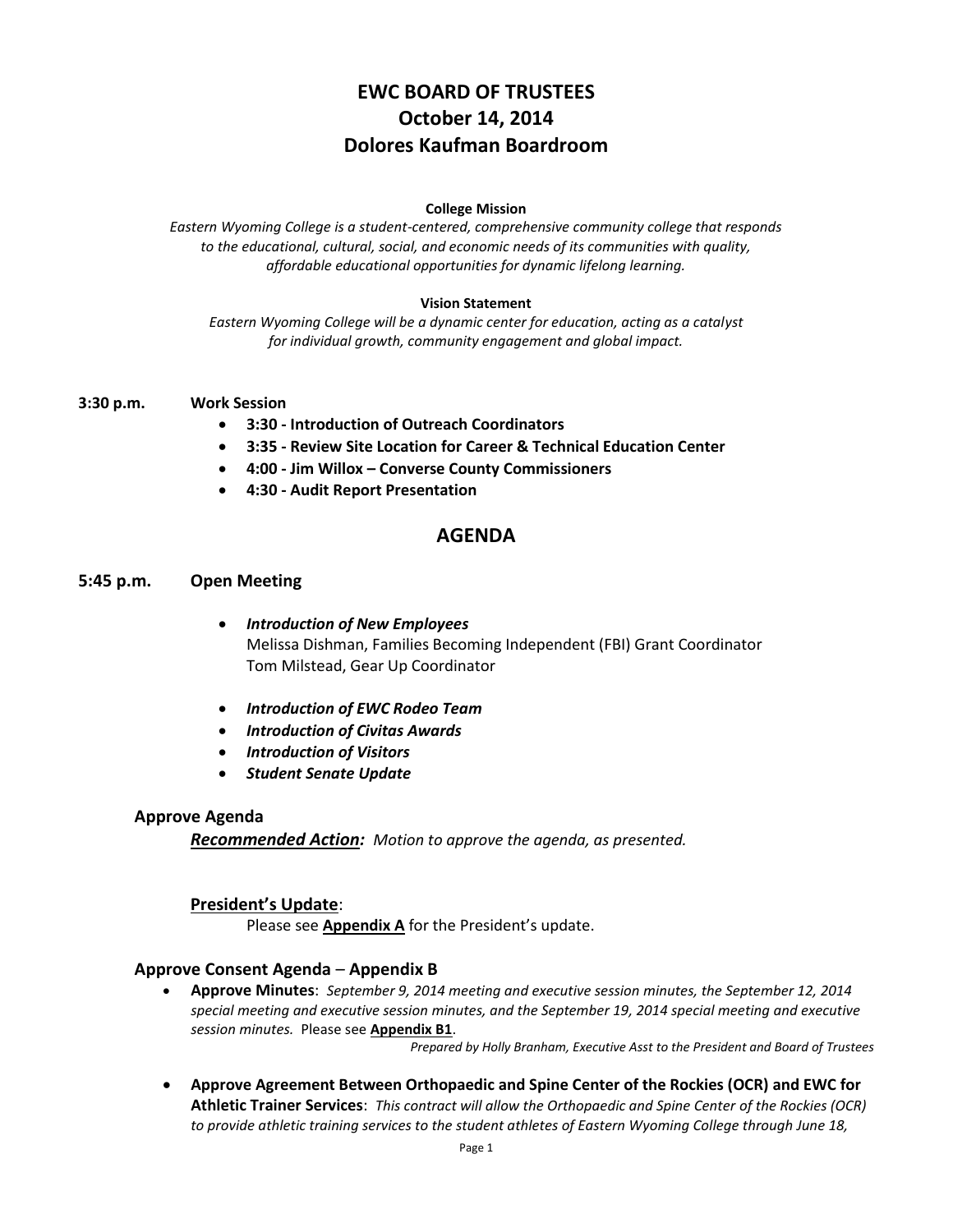*2016. OCR will provide a certified athletic trainer to provide services at no charge to EWC for the prevention, recognition, assessment, management, treatment and rehabilitation of injuries and illnesses sustained by student athletes of EWC. EWC will provide the facilities, equipment and supplies for its part of the agreement and will issue the trainer the necessary ID, keys and appropriate access to the EWC facilities. Other EWC responsibilities include: a) Appropriate sponsorship signage in the Gym; b) Placement of OCR/University of Colorado Health signage in the Athletic Training Room; and c) Advertisement placement in home game programs. The sponsorship content recognition will be agreed upon by OCR and EWC. Please see Appendix B8 for further details.*

*Prepared by Dr. Rex Cogdill, Vice President for Student Services*

 **Approve Performance Assessment Network Agreement**: *Eastern Wyoming College has been approached by PAN Assessment Network to offer PAN testing in this area of the State. PAN is a national test vendor which provides online employment testing for a number of corporations and government agencies. Their government agency partners are: Transportation Safety Administration (TSA), United States Postal Service (USPS), U.S. Customs and Border Protection (CBP), and the Federal Bureau of Investigation (FBI). If EWC elects to partner with the PAN network, we would be joining Central Wyoming College, Western Wyoming Community College and the Casper Prometric Testing Center (not associated with Casper College) which are current PAN centers. All reports are that PAN is a good test partner. They have good customer and technical support, pay on time, and are easy to work with. The majority of tests given at Central and Western are for USPS, FBI, CBP, and TSA. They each administered between 75 and 80 of these exams during 2013. We would expect that these same tests will make up the bulk of PAN testing for EWC. Taking into account the differences in demographics and population base, we anticipate administering between 30 and 50 tests at Eastern Wyoming College, which could generate between \$500 and \$1000 in increased revenue for EWC.*

*Prepared by Dr. Dee Ludwig, Vice President for Learning*

 **Accept FY 2014 Audit Report**: *The FY-14 Audit Report was presented at the work session and we are requesting the Trustees accept the report.*

*Prepared by Mr. Ron Laher, Vice President for Administration*

 **Ratify Contract Between Wyoming Military Department and Eastern Wyoming College**: *During September, Eastern Wyoming College signed a contract with the Wyoming Military Department to provide the Wyoming Cowboy Challenge Academy (WCCA) training options to enhance students employability. EWC will provide the Wyoming Cowboy Challenge Academy with professional facilities and qualified instructors for Saturday courses consisting of Welding, Computer Applications and Culinary Arts. EWC will provide twenty days of training courses for four separate Wyoming Cowboy Challenge Academy cadet programs and the total number of student seats shall not exceed thirty-seven per WCCA cadet class. EWC will provide each WCCA student twenty-five instruction hours, five hours for five weeks per WCCA cadet class. EWC will provide each student with one hour of transferrable college credit, an EWC transcript and a course completion certificate. The amount of the contract is for \$44,000 and is effective through September 30, 2015. The Military Department requested Dr. Patterson sign the contract and return it immediately in order to begin the training as soon as possible. Please see Appendix B16 for further details*.

*Prepared by Dr. Dee Ludwig, Vice President for Learning*

 **Ratify Memorandum of Understanding between UW and EWC for Year Four of the GEAR-UP Agreement**: *This agreement provides funding for the Eastern Wyoming College Gaining Early Awareness & Readiness for Undergraduate Programs (GEAR-UP) program to serve low-income secondary education students in the College's six-county service area. The grant goals are to 1) Increase the academic preparation and performance level of low-income students for postsecondary education; 2) Increase high school graduation rates of low-income students; 3) Increase the postsecondary education, participation, and graduation rates of low-income students, and 4) increase the knowledge of postsecondary preparation and financing of GEAR UP students and families. With the pending retirement of the current UW GEAR UP Grant Manager, we had been asked to sign the agreement prior to her departure from the program which will take place in early October, and therefore are requesting that the Board ratify this agreement.*

*Prepared by Dr. Rex Cogdill, Vice President for Student Services*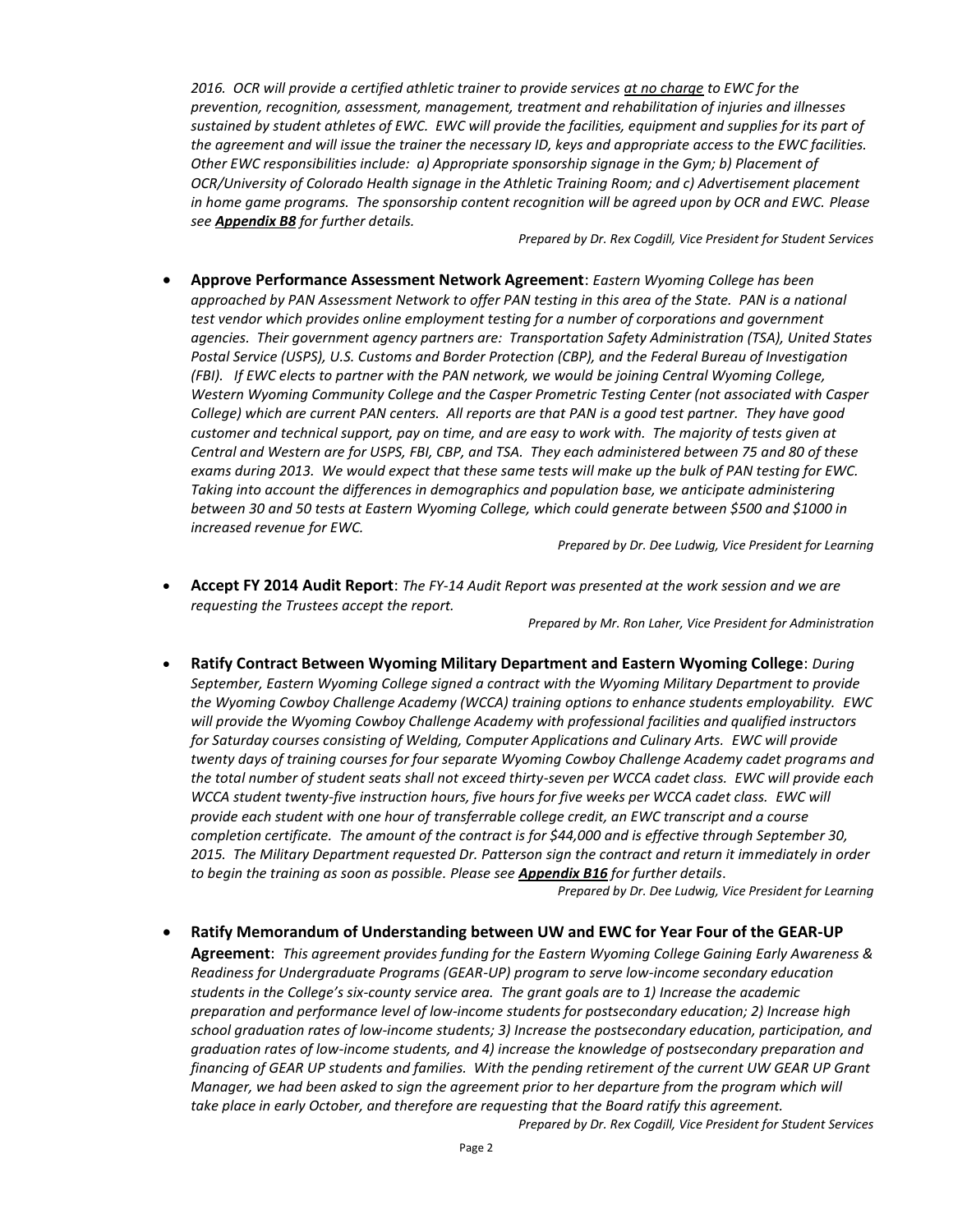*Trustees, please feel free to contact Dr. Patterson prior to the board meeting regarding any questions you may have concerning the consent agenda.*

## *Recommended Action: Motion to approve the consent agenda, as presented.*

## **Action Items**

#### **Approve Financial Report**

Please see **Appendix C** for the written financial report and the construction projects update.

*Prepared by Mr. Ron Laher, Vice President for Administrative Services*

#### *Recommended Action: Motion to approve the financial report, as presented.*

## **INFORMATION ITEMS**

#### **Institutional Development Update**:

Please see **Appendix D** for details of the development update.

*Prepared by Mr. Oliver Sundby, Director of Institutional Development*

# **Student Services Update**:

Please see **Appendix E** for the Student Services update.

*Prepared by Dr. Rex Cogdill, Vice President for Student Services*

#### **Human Resources Update**:

HR has been working with the Worker's Compensation Division in relation to the rates and the increases proposed statewide for 2015. We are entering the Open-Enrollment window for health and wellness benefits as outlined by federal law. The state has updated rates and costs for the upcoming year. All areas experienced an increase in costs. Lori and I attended the statewide meeting in Cheyenne outlining the changes and updates in costs with coverages. Beginning November  $1<sup>st</sup>$ , employees have the opportunity to change their plans and options. This is the only time during the year, not counting outlined events, employees have the opportunity to make changes in their coverages. I have completed the Wyoming Community College Salary survey that is housed in Rock Springs. I am currently working on the Mountain States Salary and benefits survey that is utilized by the Community Colleges and the commission.

*Prepared by Mr. Stuart Nelson, Director of Human Resources*

#### **Learning Update**:

Please see **Appendix F** for the Learning update.

*Prepared by Dr. Dee Ludwig, Vice President for Learning*

o **Day Ten Fall On-Campus Enrollment Report**: On-campus headcount on the tenth day of classes showed a 10.2% decrease compared to Fall 2013. Full-time headcount was down 9 students, and part-time headcount wad down 50 students for a total decrease of 68 students. The number of first-time, full-time students was up 15 students; and the number of first-time, part-time students was down 89 students for a total decrease of 74 first-time students. The number of previously enrolled, full-time students was down 24 students and the number of previously enrolled part-time was up 30 students for a total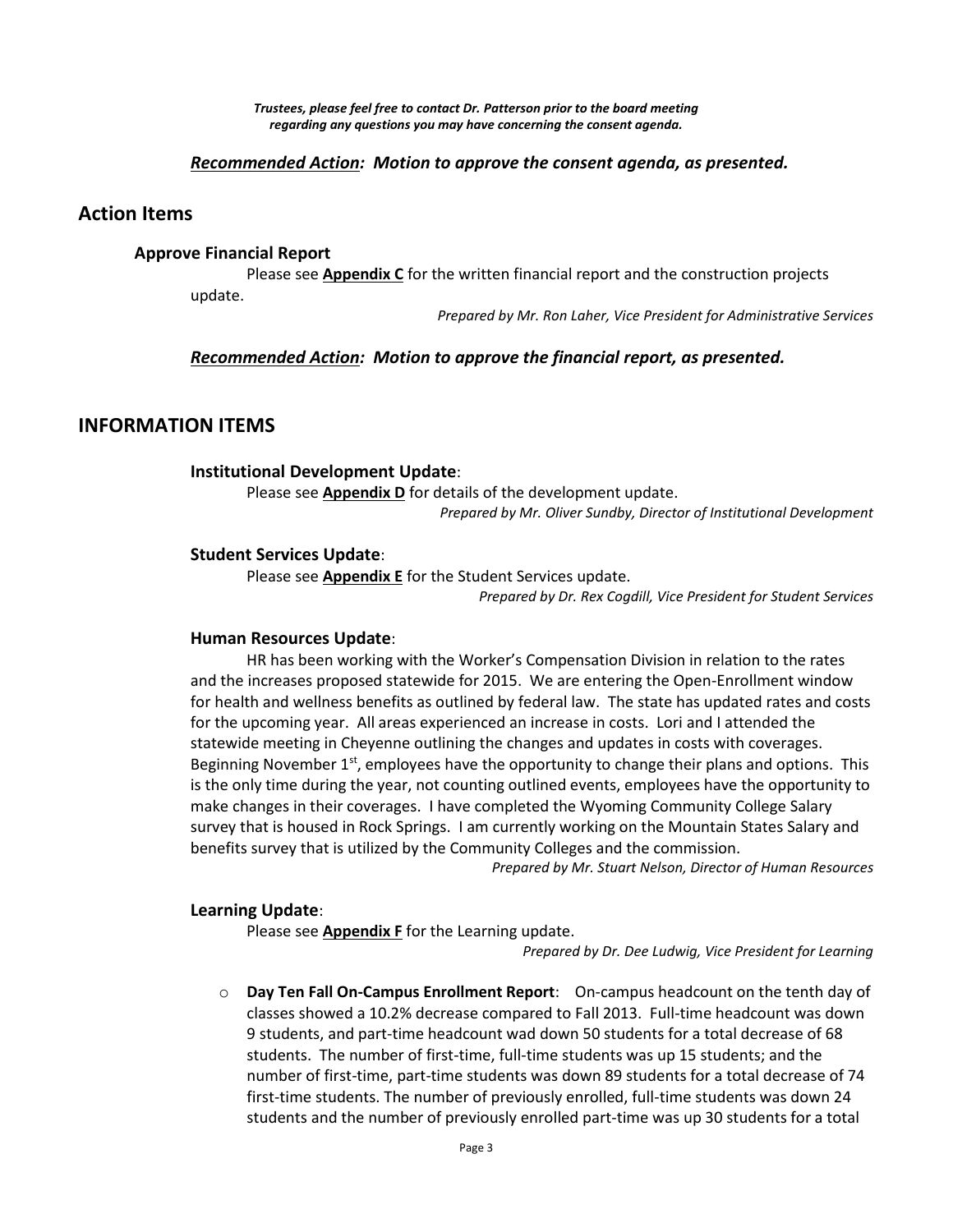increase of 6 previously enrolled students. First-time student headcount was 32 below the five-year average for full-time and 27 below the five-year average for part-time students. Previously enrolled student headcount was 7 students above the five-year average for full-time and 17 below the five-year average for part-time. Compared to the first day of classes, full-time headcount has increased by 8 students, and part-time has increased by 16 students.

On-campus tenth day Full Time Equivalency (FTE) showed a decrease of 31.50 FTE compared to Fall 2013. This reflects an increase of 11.55 FTE from the first day of classes. The Fall 2014 tenth day FTE was 29.85 below the five-year average. Please see **Appendix G** for details.

*Prepared by Ms. Kimberly Russell, Director of Institutional Research*

o **Wyoming Community College System Annual Enrollment Report for 2013-2014**: Please see **Appendix H** for the report.

## **Veterinary Technology Program Update**: September/October 2014

All administrative changes and realignments have taken place and appear to be functioning well. I am meeting with Dr. Pehl and Dr. Walker on a regular basis and have visited with each of the instructors in the department on several occasions. No major concerns are being reported currently.

I visited in person with Dr. Tracy Thompson, USDA Veterinary Medical Officer. We discussed the concerns and EWC's commitment to resolve them.

A general meeting with all Vet Tech students and faculty was held on September 16 to discuss the program changes and to answer their questions. The informal feedback from students was and continues to be positive.

I have been visiting the program facility at least twice each week at various hours for an informal walk through and talk with faculty and students. Faculty indicate these have been well received and welcomed by the students.

On September 26, I along with a number of EWC faculty, staff, and IACUC members attended a five-hour training on the role, responsibilities, and function of IACUC.

*Prepared by Dr. Richard Patterson, Interim President*

# **Trustee Topics**

- Report on Wyoming Summit on Community Colleges
- Discuss possible dates for future Board Retreat (**Appendix I**)

## **Executive Session – Personnel**

*Recommended Action: Motion to adjourn to executive session to discuss personnel.*

# **Adjournment**